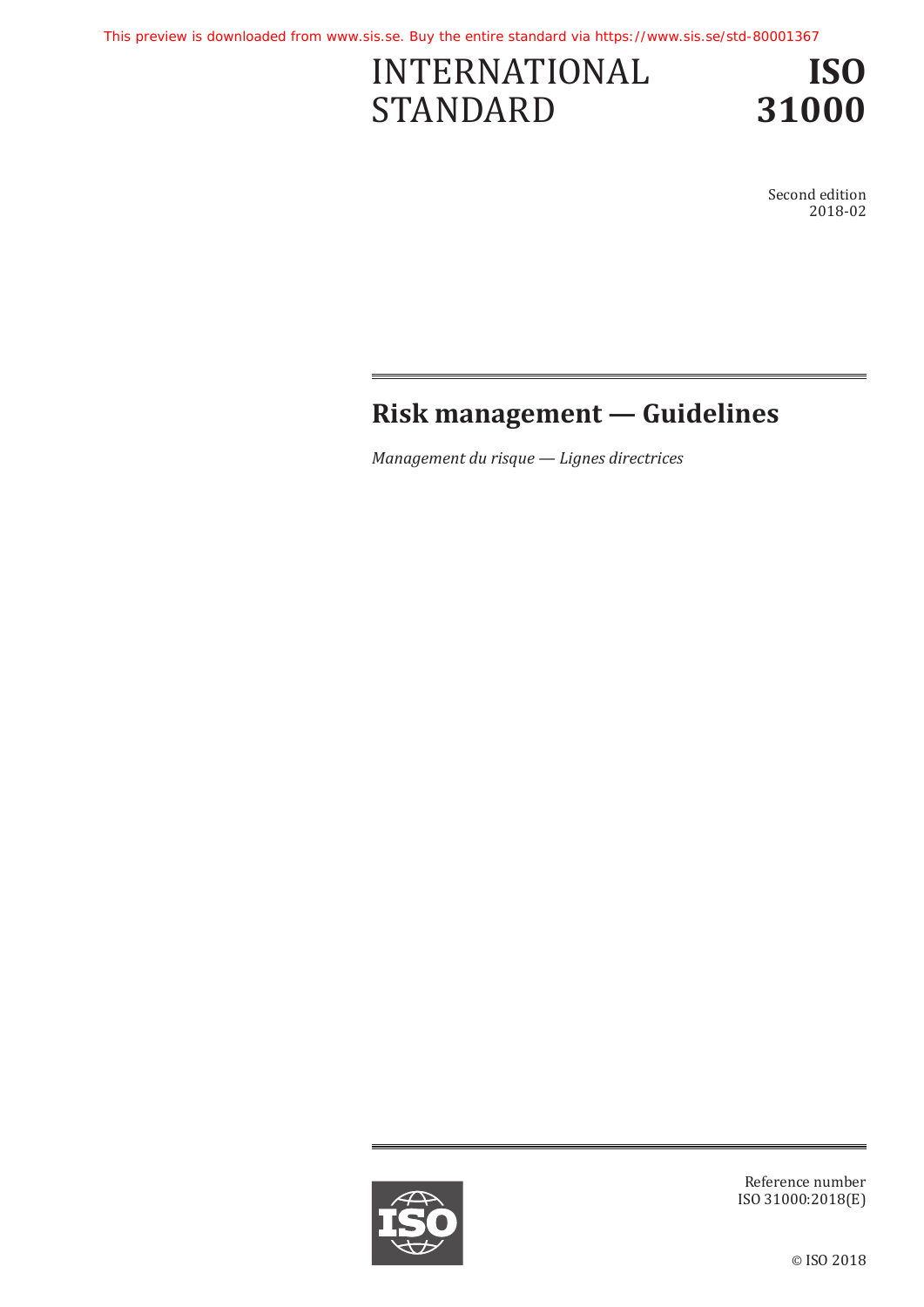This preview is downloaded from www.sis.se. Buy the entire standard via https://www.sis.se/std-80001367

**ISO 31000:2018(E)**



# **COPYRIGHT PROTECTED DOCUMENT**

#### © ISO 2018

All rights reserved. Unless otherwise specified, or required in the context of its implementation, no part of this publication may be reproduced or utilized otherwise in any form or by any means, electronic or mechanical, including photocopying, or posting on the internet or an intranet, without prior written permission. Permission can be requested from either ISO at the address below or ISO's member body in the country of the requester.

ISO copyright office CP 401 • Ch. de Blandonnet 8 CH-1214 Vernier, Geneva Phone: +41 22 749 01 11 Fax: +41 22 749 09 47 Email: copyright@iso.org Website: www.iso.org

Published in Switzerland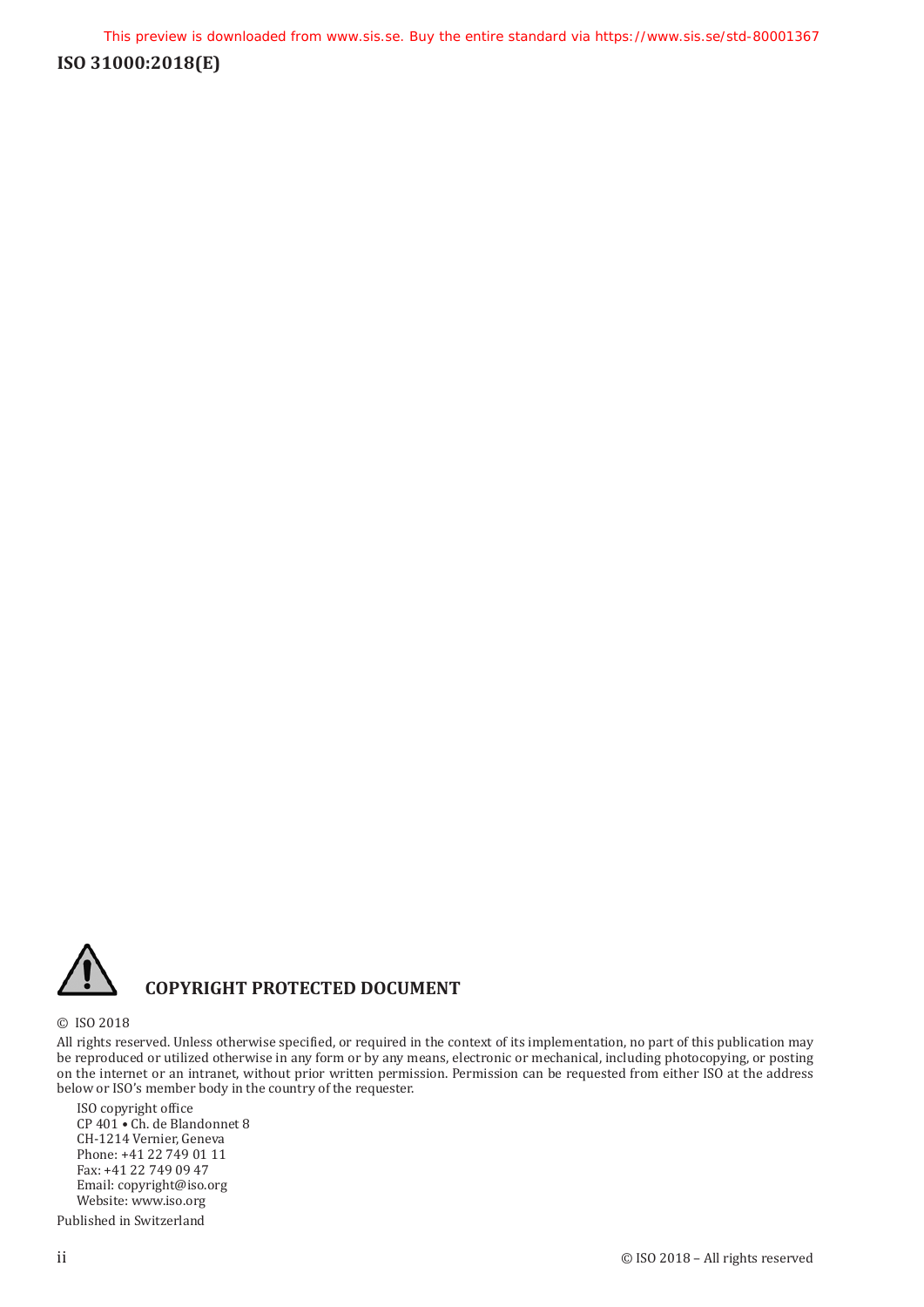# **Contents**

| 1              |            |                                                                                                                                                                                                                                              |  |
|----------------|------------|----------------------------------------------------------------------------------------------------------------------------------------------------------------------------------------------------------------------------------------------|--|
|                |            |                                                                                                                                                                                                                                              |  |
| $\overline{2}$ |            |                                                                                                                                                                                                                                              |  |
| 3              |            |                                                                                                                                                                                                                                              |  |
| 4              |            |                                                                                                                                                                                                                                              |  |
| 5              |            |                                                                                                                                                                                                                                              |  |
|                | 5.1        |                                                                                                                                                                                                                                              |  |
|                | 5.2        |                                                                                                                                                                                                                                              |  |
|                | 5.3<br>5.4 |                                                                                                                                                                                                                                              |  |
|                |            |                                                                                                                                                                                                                                              |  |
|                |            | 5.4.1                                                                                                                                                                                                                                        |  |
|                |            | 5.4.2                                                                                                                                                                                                                                        |  |
|                |            | Assigning organizational roles, authorities, responsibilities and accountabilities 7<br>5.4.3                                                                                                                                                |  |
|                |            | 5.4.4                                                                                                                                                                                                                                        |  |
|                |            | 5.4.5                                                                                                                                                                                                                                        |  |
|                | 5.5<br>5.6 | Evaluation 88 and 88 and 88 and 88 and 88 and 88 and 88 and 88 and 88 and 88 and 88 and 88 and 88 and 88 and 8                                                                                                                               |  |
|                | 5.7        |                                                                                                                                                                                                                                              |  |
|                |            | 5.7.1                                                                                                                                                                                                                                        |  |
|                |            | 5.7.2                                                                                                                                                                                                                                        |  |
|                |            |                                                                                                                                                                                                                                              |  |
| 6              |            |                                                                                                                                                                                                                                              |  |
|                | 6.1        |                                                                                                                                                                                                                                              |  |
|                | 6.2        |                                                                                                                                                                                                                                              |  |
|                | 6.3        | Scope, context and criteria <u>context</u> of the context and criteria and context and criteria and context and context and context and context and context and context and context and context and context and context and context<br>6.3.1 |  |
|                |            | 6.3.2                                                                                                                                                                                                                                        |  |
|                |            | 6.3.3                                                                                                                                                                                                                                        |  |
|                |            | 6.3.4                                                                                                                                                                                                                                        |  |
|                | 6.4        |                                                                                                                                                                                                                                              |  |
|                |            | 6.4.1                                                                                                                                                                                                                                        |  |
|                |            | 6.4.2                                                                                                                                                                                                                                        |  |
|                |            | 6.4.3                                                                                                                                                                                                                                        |  |
|                |            | 6.4.4                                                                                                                                                                                                                                        |  |
|                | 6.5        |                                                                                                                                                                                                                                              |  |
|                |            | 6.5.1                                                                                                                                                                                                                                        |  |
|                |            | 6.5.2                                                                                                                                                                                                                                        |  |
|                |            | 6.5.3                                                                                                                                                                                                                                        |  |
|                | 6.6        |                                                                                                                                                                                                                                              |  |
|                | 6.7        |                                                                                                                                                                                                                                              |  |
|                |            |                                                                                                                                                                                                                                              |  |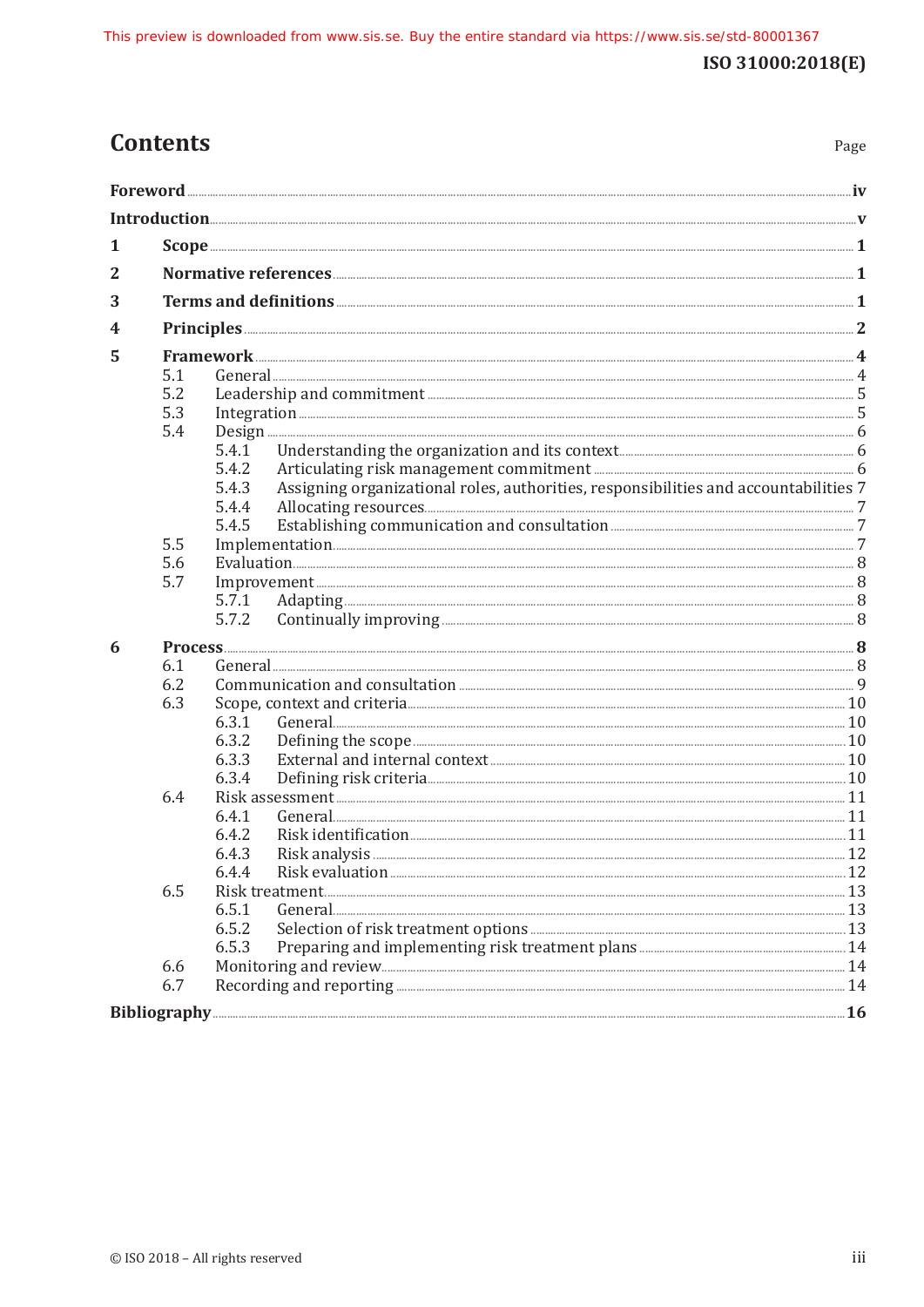# <span id="page-3-0"></span>**Foreword**

ISO (the International Organization for Standardization) is a worldwide federation of national standards bodies (ISO member bodies). The work of preparing International Standards is normally carried out through ISO technical committees. Each member body interested in a subject for which a technical committee has been established has the right to be represented on that committee. International organizations, governmental and non-governmental, in liaison with ISO, also take part in the work. ISO collaborates closely with the International Electrotechnical Commission (IEC) on all matters of electrotechnical standardization.

The procedures used to develop this document and those intended for its further maintenance are described in the ISO/IEC Directives, Part 1. In particular the different approval criteria needed for the different types of ISO documents should be noted. This document was drafted in accordance with the editorial rules of the ISO/IEC Directives, Part 2 (see [www.iso.org/directives\)](https://www.iso.org/directives-and-policies.html).

Attention is drawn to the possibility that some of the elements of this document may be the subject of patent rights. ISO shall not be held responsible for identifying any or all such patent rights. Details of any patent rights identified during the development of the document will be in the Introduction and/or on the ISO list of patent declarations received (see [www.iso.org/](https://www.iso.org/patents)patents).

Any trade name used in this document is information given for the convenience of users and does not constitute an endorsement.

For an explanation on the voluntary nature of standards, the meaning of ISO specific terms and expressions related to conformity assessment, as well as information about ISO's adherence to the World Trade Organization (WTO) principles in the Technical Barriers to Trade (TBT) see the following URL: [www.iso.org/iso/foreword.html](https://www.iso.org/iso/foreword.html).

This document was prepared by Technical Committee ISO/TC 262, *Risk management*.

This second edition cancels and replaces the first edition (ISO 31000:2009) which has been technically revised.

The main changes compared to the previous edition are as follows:

- review of the principles of risk management, which are the key criteria for its success;
- highlighting of the leadership by top management and the integration of risk management, starting with the governance of the organization;
- greater emphasis on the iterative nature of risk management, noting that new experiences, knowledge and analysis can lead to a revision of process elements, actions and controls at each stage of the process;
- streamlining of the content with greater focus on sustaining an open systems model to fit multiple needs and contexts.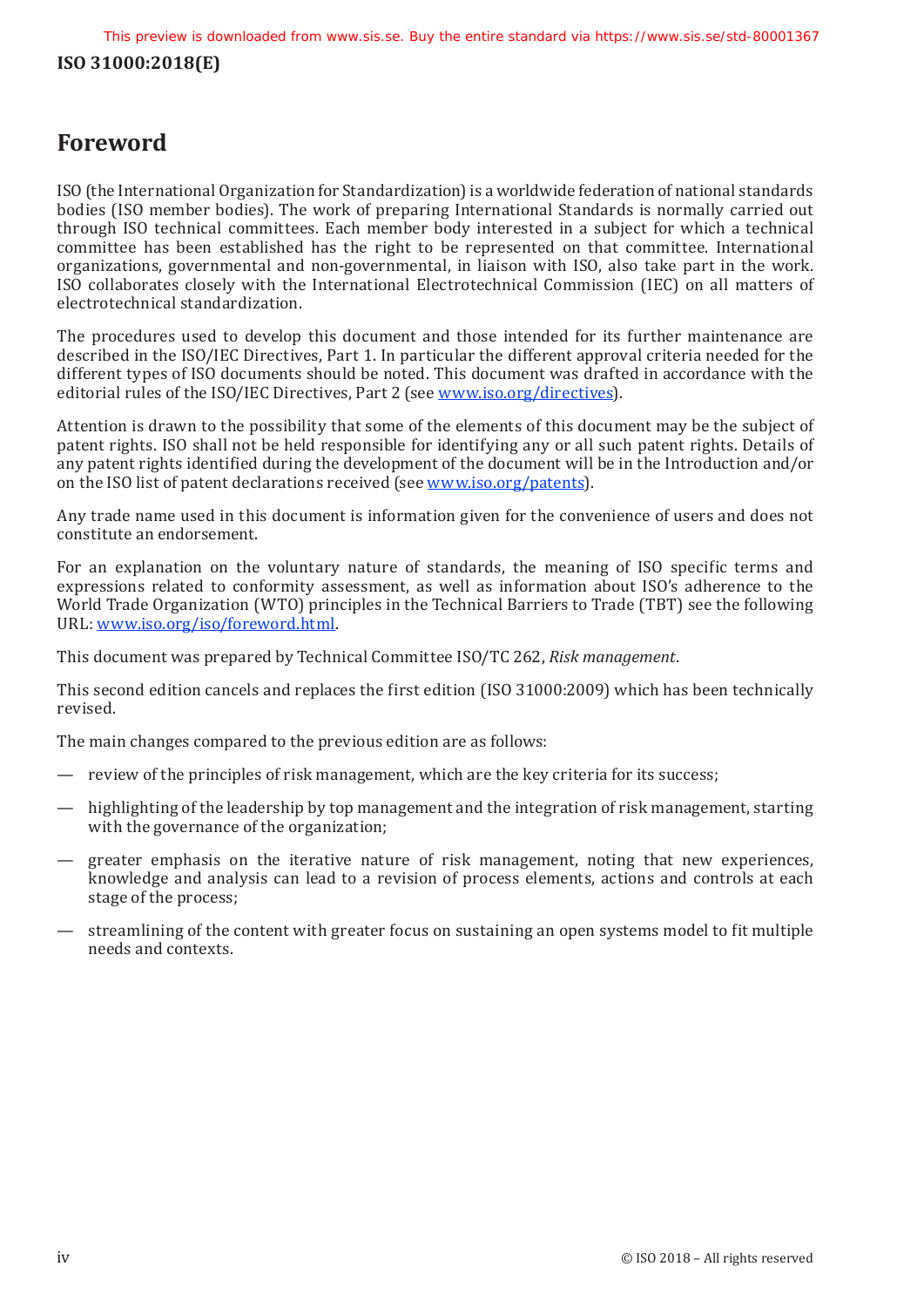# <span id="page-4-0"></span>**Introduction**

This document is for use by people who create and protect value in organizations by managing risks, making decisions, setting and achieving objectives and improving performance.

Organizations of all types and sizes face external and internal factors and influences that make it uncertain whether they will achieve their objectives.

Managing risk is iterative and assists organizations in setting strategy, achieving objectives and making informed decisions.

Managing risk is part of governance and leadership, and is fundamental to how the organization is managed at all levels. It contributes to the improvement of management systems.

Managing risk is part of all activities associated with an organization and includes interaction with stakeholders.

Managing risk considers the external and internal context of the organization, including human behaviour and cultural factors.

Managing risk is based on the principles, framework and process outlined in this document, as illustrated in [Figure](#page-4-1) 1. These components might already exist in full or in part within the organization, however, they might need to be adapted or improved so that managing risk is efficient, effective and consistent.



<span id="page-4-1"></span>**Figure 1 — Principles, framework and process**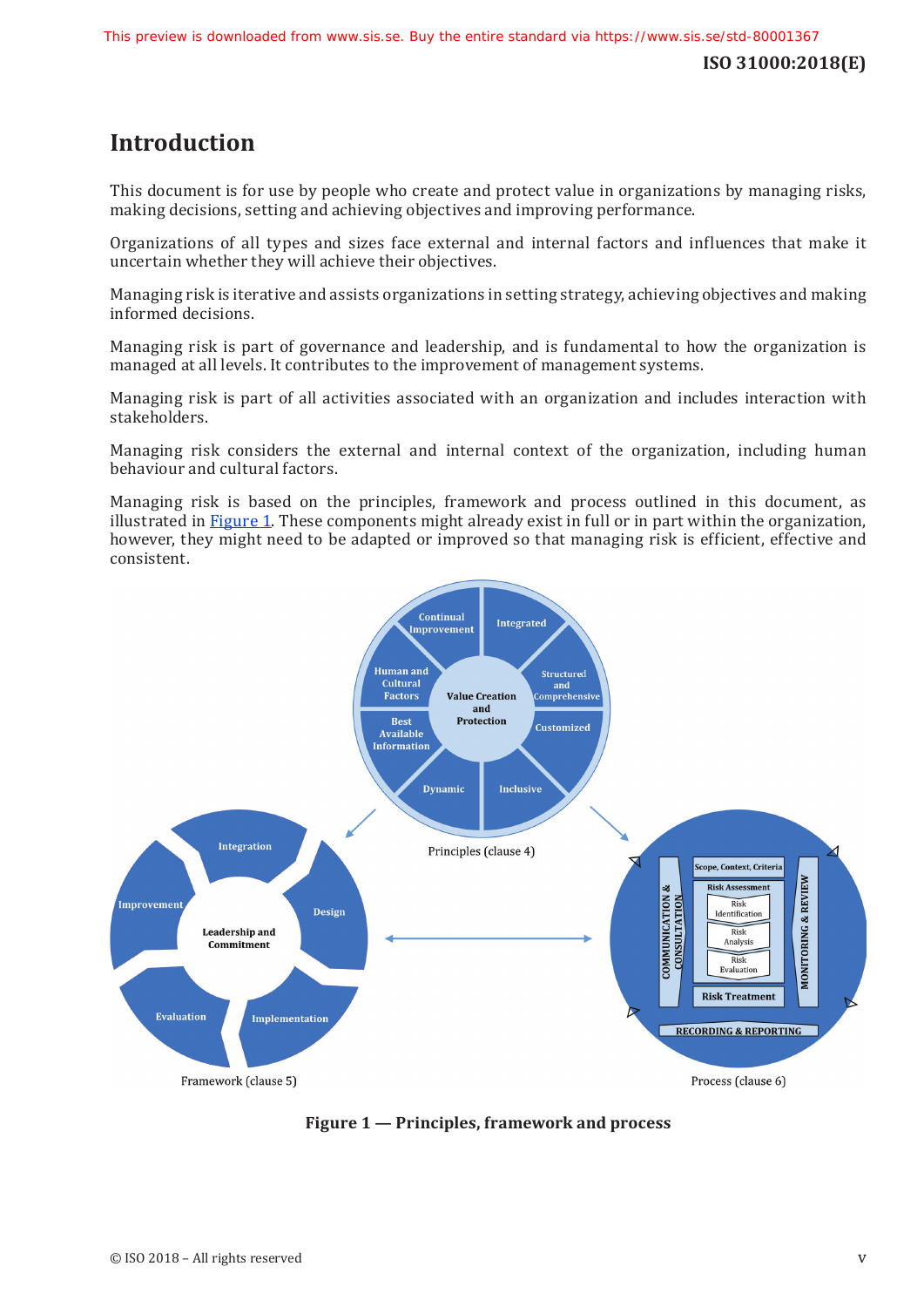This preview is downloaded from www.sis.se. Buy the entire standard via https://www.sis.se/std-80001367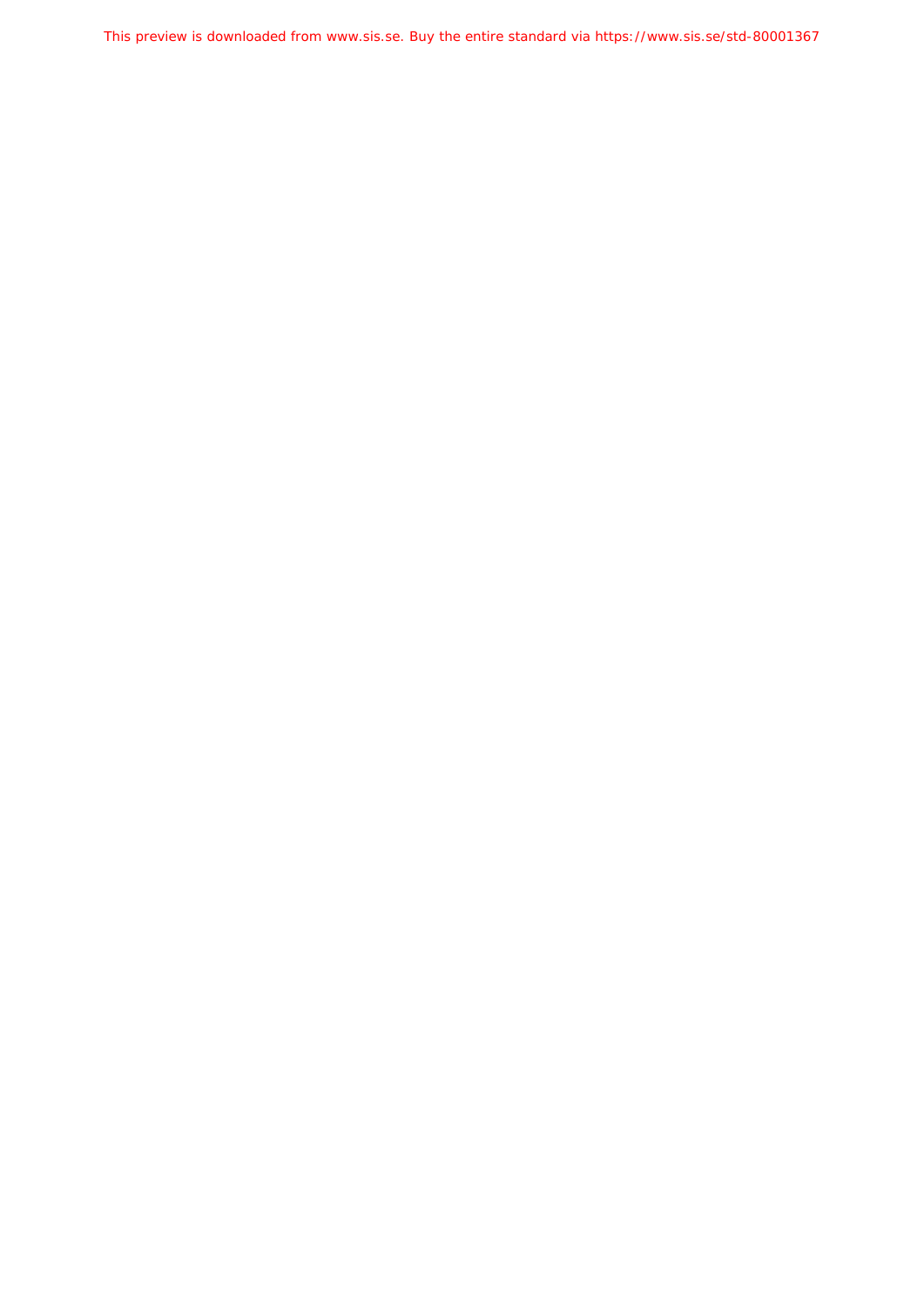#### <span id="page-6-0"></span>**INTERNATIONAL STANDARD ISO 31000:2018(E)**

# **Risk management — Guidelines**

### **1 Scope**

This document provides guidelines on managing risk faced by organizations. The application of these guidelines can be customized to any organization and its context.

This document provides a common approach to managing any type of risk and is not industry or sector specific.

This document can be used throughout the life of the organization and can be applied to any activity, including decision-making at all levels.

### **2 Normative references**

There are no normative references in this document.

### **3 Terms and definitions**

For the purposes of this document, the following terms and definitions apply.

ISO and IEC maintain terminological databases for use in standardization at the following addresses:

— ISO Online browsing platform: available at <http://www.iso.org/obp>

— IEC Electropedia: available at http://www[.electropedia](http://www.electropedia.org).org

#### <span id="page-6-2"></span>**3.1**

#### **risk**

effect of uncertainty on objectives

Note 1 to entry: An effect is a deviation from the expected. It can be positive, negative or both, and can address, create or result in opportunities and threats.

Note 2 to entry: Objectives can have different aspects and categories, and can be applied at different levels.

Note 3 to entry: Risk is usually expressed in terms of *risk sources* ([3.4\)](#page-6-1), potential *events* [\(3.5](#page-7-1)), their *consequences* ([3.6](#page-7-2)) and their *likelihood* ([3.7](#page-7-3)).

#### <span id="page-6-3"></span>**3.2**

#### **risk management**

coordinated activities to direct and control an organization with regard to *risk* ([3.1](#page-6-2))

#### **3.3**

#### **stakeholder**

person or organization that can affect, be affected by, or perceive themselves to be affected by a decision or activity

Note 1 to entry: The term "interested party" can be used as an alternative to "stakeholder".

#### <span id="page-6-1"></span>**3.4**

#### **risk source**

element which alone or in combination has the potential to give rise to *risk* ([3.1\)](#page-6-2)